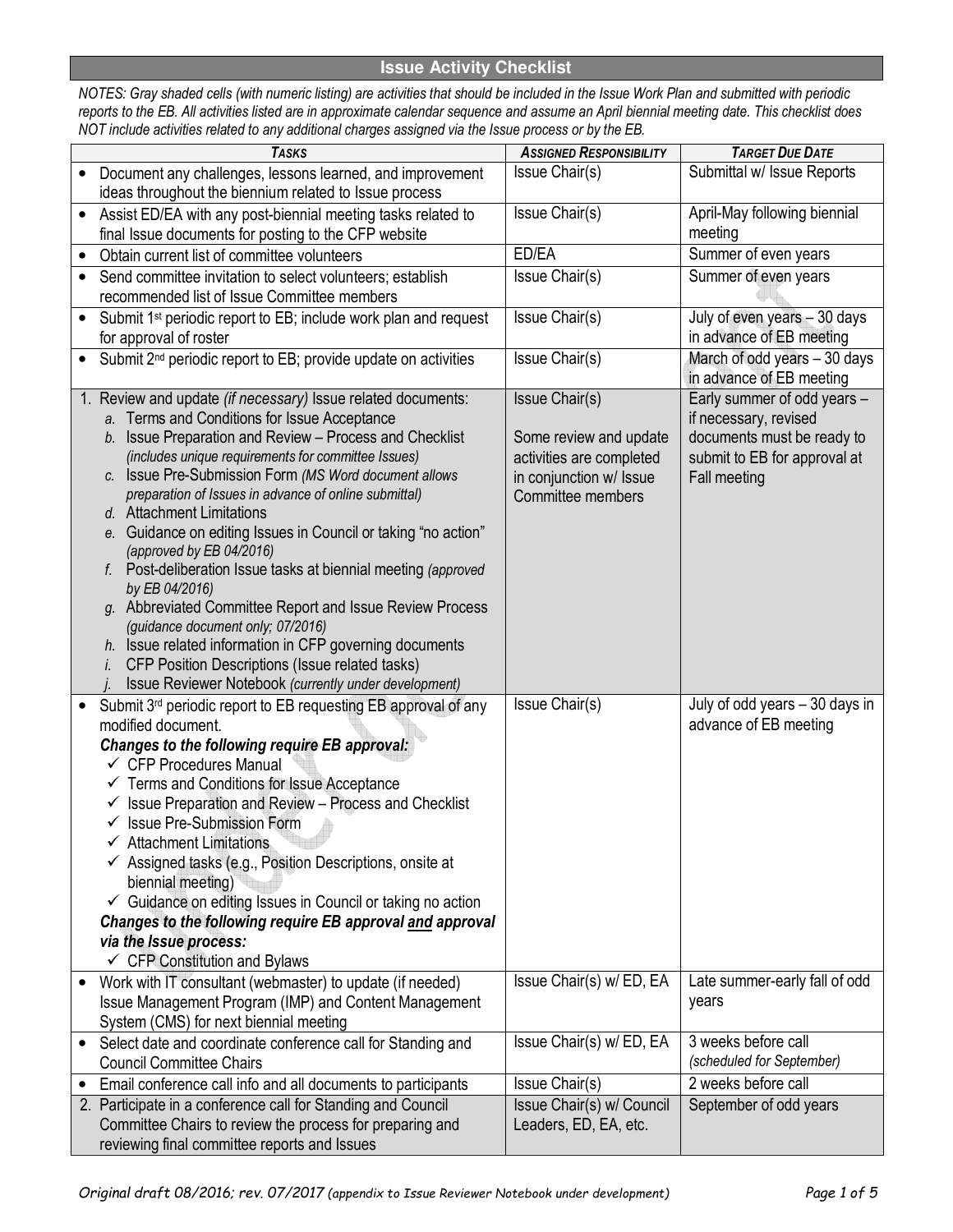| <b>Issue Activity Checklist</b> |                                                                                                                                   |                                |                                                       |
|---------------------------------|-----------------------------------------------------------------------------------------------------------------------------------|--------------------------------|-------------------------------------------------------|
|                                 | <b>TASKS</b>                                                                                                                      | <b>ASSIGNED RESPONSIBILITY</b> | <b>TARGET DUE DATE</b>                                |
|                                 | 3. Ensure availability of updated 2018 Issue documents on CFP                                                                     | Issue Chair(s) w/ ED, EA       | October of odd years                                  |
|                                 | website                                                                                                                           |                                |                                                       |
|                                 | Verify correct posting and accessibility of all documents                                                                         | Issue Chair(s)                 | Immediately after posting                             |
|                                 | 4. Ensure the IMP and CMS programs are ready for online Issue                                                                     | Issue Chair(s) w/ IT           | Fall of odd years                                     |
|                                 | submittal/review process - must be completed before online                                                                        | consultant, ED, EA             |                                                       |
|                                 | Issue submission begins                                                                                                           |                                |                                                       |
|                                 | Required IMP updates include:                                                                                                     | Issue Chair(s) w/ IT           | Prior to online Issue                                 |
|                                 | ✓ Updating online instructions for each section related to Issue                                                                  | consultant                     | submission                                            |
|                                 | submission                                                                                                                        |                                |                                                       |
|                                 | $\checkmark$ Updating auto-generated response email messages                                                                      |                                |                                                       |
| $\bullet$                       | Required CMS updates include:                                                                                                     | Issue Chair(s) w/ IT           | Prior to any CMS auto-                                |
|                                 | $\checkmark$ Verifying process and instructions for all CMS "steps"                                                               | consultant                     | generated email                                       |
|                                 | Step 1: Issue Submission and Review                                                                                               |                                |                                                       |
|                                 | Step 2: Issue Finalization                                                                                                        |                                |                                                       |
|                                 | Step 3: Create Working Issue Packets<br>Step 4: Issue Committee Council Assignment                                                |                                |                                                       |
|                                 | Step 5: Council Chair / Issue Chair Council Assignment                                                                            |                                |                                                       |
|                                 | Step 6: Final Issue Assignment                                                                                                    |                                |                                                       |
|                                 | Step 7: Order Issues within Councils                                                                                              |                                |                                                       |
|                                 | Step 8: Create Master Issue Packet                                                                                                |                                |                                                       |
|                                 | Step 9: Create Scribe Issue Packet                                                                                                |                                |                                                       |
|                                 | Step 10: Finalize Conference Packets                                                                                              |                                |                                                       |
|                                 | ✓ Updating listing of Council Leaders and Issue Committee                                                                         |                                |                                                       |
|                                 | members for access to CMS                                                                                                         |                                |                                                       |
|                                 | Work with Conference Leaders to ensure reminders are sent                                                                         | Issue Chair(s) w/ Council      | Reminders sent in October;                            |
|                                 | about submitting draft final committee reports for preliminary                                                                    | Leaders, ED, EA, etc.          | reports due to Council<br>Leaders (or ED) in November |
|                                 | review by Council Leaders (or ED for standing committees)                                                                         | Issue Chair(s) w/ Issue        | Established deadline for draft                        |
|                                 | Submit draft final Issue Report to ED for preliminary review<br>NOTE: report required ONLY if the Issue Committee is submitted an | Committee input                | committee reports                                     |
|                                 | Issue for Council deliberation                                                                                                    |                                |                                                       |
|                                 | Monitor receipt of revised committee reports and Issues                                                                           | Issue Chair(s)                 | Week leading up to                                    |
|                                 |                                                                                                                                   |                                | established deadline                                  |
|                                 | Notify Council and Conference Leaders if deadlines are missed                                                                     | Issue Chair(s)                 | Day after deadline date                               |
|                                 | 5. Conduct preliminary review of draft final committee reports and                                                                | Issue Chair(s)                 | December of odd years                                 |
|                                 | prospective committee Issues (preliminary drafts reviewed by                                                                      |                                |                                                       |
|                                 | Council Leaders; revised documents are submitted to Issue Chairs)                                                                 |                                |                                                       |
|                                 | Email all recommended edits and comments to appropriate                                                                           | Issue Chair(s)                 | December of odd years                                 |
|                                 | Council Leaders with a cc to Conference Leaders                                                                                   |                                |                                                       |
|                                 | Verify with Conference Leaders a designated person to review                                                                      | Issue Chair(s) w/ ED,          | December of odd years                                 |
|                                 | ALL "supporting attachments" for possible redaction                                                                               | <b>Conference Leaders</b>      |                                                       |
|                                 | Confirm w/ IT consultant dates for Issue launch and "steps" to                                                                    | Issue Chair(s)                 | Prior to online Issue                                 |
|                                 | ensure availability of IT support throughout Issue submission                                                                     |                                | submission                                            |
|                                 | and review                                                                                                                        |                                |                                                       |
|                                 | Assist EA in establishing a new "conference" in CMS                                                                               | EA                             | Prior to online Issue                                 |
|                                 |                                                                                                                                   |                                | submission                                            |
|                                 | 6. Open online Issue submission process (CMS Step 1)                                                                              | Issue Chair(s) w/ IT           | 30 days before Issue closing                          |
|                                 |                                                                                                                                   | consultant, ED, EA             | date                                                  |
|                                 | Send reminder email to Issue Committee and Conference                                                                             | Issue Chair(s)                 | Early January of even year                            |
|                                 | Leaders of upcoming Issue Committee activities and dates                                                                          |                                |                                                       |
| $\bullet$                       | Monitor online submission of committee Issues and required                                                                        | Issue Chair(s) w/ Council      | Final week of online Issue                            |
|                                 | documents; email status to Council and Conference Leaders:                                                                        | Leaders, Conference            | submission                                            |
|                                 | $\checkmark$ 1 week prior to deadline                                                                                             | Leaders, ED                    |                                                       |
|                                 | $\checkmark$ 48 hours prior to deadline                                                                                           |                                |                                                       |
|                                 | $\checkmark$ Morning of deadline                                                                                                  |                                |                                                       |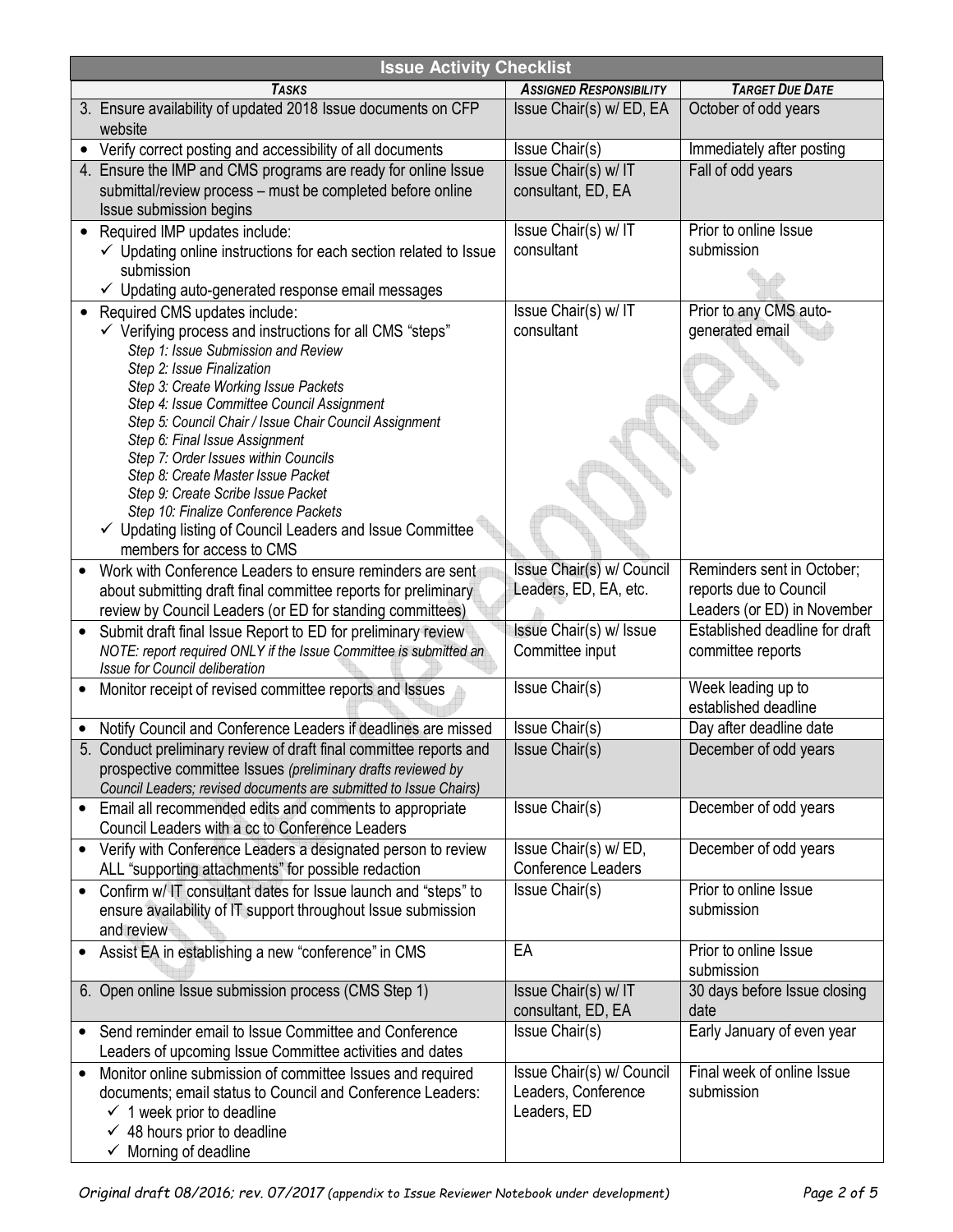| <b>Issue Activity Checklist</b>                                                                                                                                                                                                                        |                                                                 |                                                                                                |  |
|--------------------------------------------------------------------------------------------------------------------------------------------------------------------------------------------------------------------------------------------------------|-----------------------------------------------------------------|------------------------------------------------------------------------------------------------|--|
| <b>TASKS</b>                                                                                                                                                                                                                                           | <b>ASSIGNED RESPONSIBILITY</b>                                  | <b>TARGET DUE DATE</b>                                                                         |  |
| Submit any Issue Committee Issues online                                                                                                                                                                                                               | Issue Chair(s)                                                  | Prior to Issue submission<br>deadline                                                          |  |
| Establish placeholder Issues                                                                                                                                                                                                                           | Issue Chair(s)                                                  | Day before Issue submission<br>deadline                                                        |  |
| 7. Close online Issue submission process (not less than 90 days<br>before biennial meeting)                                                                                                                                                            | Issue Chair(s) w/ IT<br>consultant                              | <b>Mandated deadline</b>                                                                       |  |
| Notify Council and Conference Leaders of any missing<br>$\bullet$<br>committee Issues or required documents                                                                                                                                            | Issue Chair(s) w/ Council<br>Leaders, Conference<br>Leaders, ED | Day after mandated deadline                                                                    |  |
| Convert placeholders for any missing committee Issues:<br>$\bullet$<br>Indicate Council Leaders as submitters<br>$\checkmark$<br>Return Issue to Council Leaders who are now responsible<br>$\checkmark$<br>for ensuring Issue submission is completed | Issue Chair(s)                                                  | Within 48 hours of mandated<br>deadline                                                        |  |
| Print ALL submitted Issues and attachments; organize<br>$\bullet$<br>committee docs by Issue, committee, and Council; organize<br>independents by submitter and/or topic (as appropriate)                                                              | Issue Chair(s)                                                  | Day after Issue submission<br>closes                                                           |  |
| 8. Review all submitted Issues, content documents, and<br>supporting attachments (CMS Step 2)                                                                                                                                                          | Issue Chair(s) w/<br>designated Issue<br><b>Reviewers</b>       | Finalize by mid-February of<br>even year                                                       |  |
| Conduct round-robin paper review of all docs; divide and assign<br>Issues to balance workload                                                                                                                                                          | Issue Chair(s) w/<br>designated Issue<br><b>Reviewers</b>       | Within first week following<br>Issue close                                                     |  |
| Enter all suggested edits and comments into IMP and return<br>$\bullet$<br><b>Issues to submitters</b>                                                                                                                                                 | Issue Chair(s) w/<br>designated Issue<br><b>Reviewers</b>       | By end of second week<br>following Issue close                                                 |  |
| Continue to work in IMP with all submitters to address concerns<br>$\bullet$<br>and prepare Issues for finalization                                                                                                                                    | Issue Chair(s) w/<br>designated Issue<br><b>Reviewers</b>       | Within 3 weeks of Issue close                                                                  |  |
| Send periodic email status reports to Council and Conference<br>$\bullet$<br>Leaders regarding committee Issues and required documents                                                                                                                 | Issue Chair(s) w/ Council<br>Leaders, Conference<br>Leaders, ED | Weekly following initial return<br>of Issues with Issue Reviewer<br>suggested edits / comments |  |
| Re-confirm availability of webmaster for production of Issue<br>$\bullet$<br>packets following finalization                                                                                                                                            | Issue Chair(s)                                                  | Prior to finalization                                                                          |  |
| Conduct FINAL review of ALL Issue to ensure consistency                                                                                                                                                                                                | Issue Chair (single<br>person task)                             | Prior to finalization                                                                          |  |
| Finalize all assigned Issues<br>$\bullet$                                                                                                                                                                                                              | Issue Chair(s) w/<br>designated Issue<br><b>Reviewers</b>       | Within 4 weeks of Issue close                                                                  |  |
| Create working packets of Issues; review for accuracy (CMS<br>$\bullet$<br>Step 3)                                                                                                                                                                     | Issue Chair (single<br>person task)                             | Prior to sending Issues to<br><b>Issue Committee</b>                                           |  |
| 9. Recommend assignment of finalized Issues to Councils (CMS<br>Step 4)                                                                                                                                                                                | Issue Chair(s) w/ Issue<br>Committee members                    | Late February of even year                                                                     |  |
| Conduct conference call to ensure division of workload between<br>٠<br>Councils                                                                                                                                                                        | Issue Chair(s) w/ Council<br>and Conference Leaders             | Prior to creation of final Issue<br>packets                                                    |  |
| 10. Work with Council Leaders to designate order of Issue<br>deliberation (CMS Step 5)                                                                                                                                                                 | Issue Chair(s) w/ Council<br>Leaders                            | Late February of even year                                                                     |  |
| Finalize Council assignments per Council Leader instruction<br>$\bullet$<br>(CMS Step 6)                                                                                                                                                               | Issue Chair(s) (single<br>person task)                          | Prior to sending Issues to<br>Council Leaders to determine<br>order of deliberation            |  |
| Work with Council Leaders to place Issues into the order for<br>$\bullet$<br>deliberation (CMS Step 7)                                                                                                                                                 | Issue Chair(s) (single<br>person task)                          | Prior to preparing final Issue<br>Packets                                                      |  |
| 11. Prepare final Issue Master Packet (CMS Step 8) and Scribe<br>Packet (CMS Step 9) (available 40 days before biennial meeting)                                                                                                                       | Issue Chair(s) w/ IT<br>consultant                              | <b>Mandated deadline</b>                                                                       |  |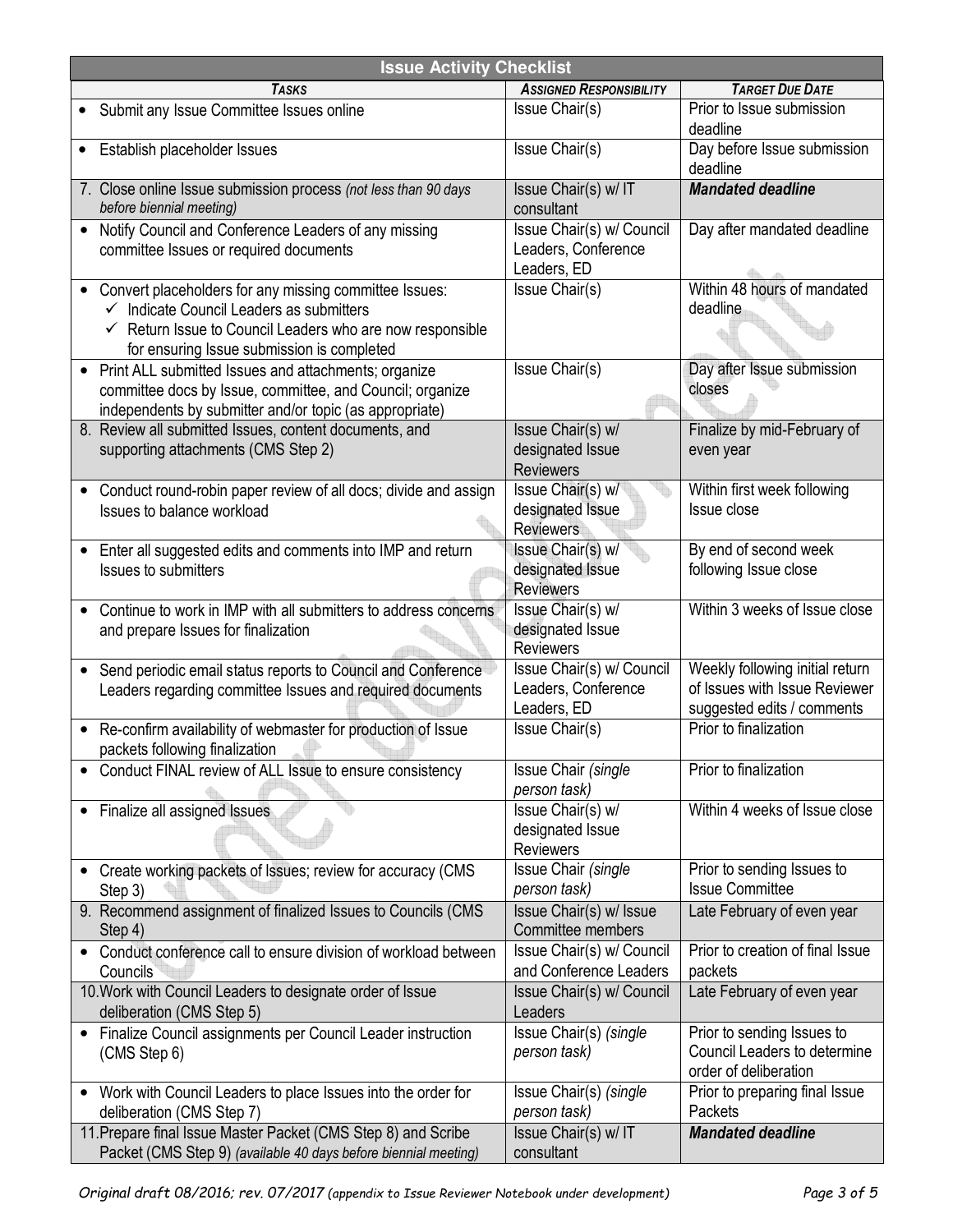| <b>Issue Activity Checklist</b> |                                                                                                                                                                                                                                                                                                                                       |                                                                       |                                                                                                        |
|---------------------------------|---------------------------------------------------------------------------------------------------------------------------------------------------------------------------------------------------------------------------------------------------------------------------------------------------------------------------------------|-----------------------------------------------------------------------|--------------------------------------------------------------------------------------------------------|
|                                 | <b>TASKS</b>                                                                                                                                                                                                                                                                                                                          | <b>ASSIGNED RESPONSIBILITY</b>                                        | <b>TARGET DUE DATE</b>                                                                                 |
|                                 | Verify ALL documents in ALL formats are accessible and<br>correctly linked in both Issue packets                                                                                                                                                                                                                                      | Issue Chair(s)                                                        | Prior to mandated deadline                                                                             |
|                                 | Notify ED/EA that Issue packets are ready to post (CMS Step)<br>10)                                                                                                                                                                                                                                                                   | Issue Chair(s)                                                        | Prior to mandated deadline                                                                             |
|                                 | Verify posting on CFP website                                                                                                                                                                                                                                                                                                         | Issue Chair(s)                                                        | Immediately after posting                                                                              |
|                                 | Assist in review of Issue related information for biennial<br>meeting, including but not limited to:<br>$\checkmark$ Program booklet<br>$\checkmark$ Council member orientation                                                                                                                                                       | Issue Chair(s) w/ ED                                                  | Deadlines determined by ED                                                                             |
|                                 | $\checkmark$ Committee formation session                                                                                                                                                                                                                                                                                              |                                                                       |                                                                                                        |
|                                 | Prepare Issue Final Report (if not previously prepared for submittal<br>as an Issue)                                                                                                                                                                                                                                                  | Issue Chair(s)                                                        | Due 30 days before biennial<br>meeting                                                                 |
|                                 | 12. Provide assistance to review and update Scribe Manual and<br><b>Council Orientation presentation</b>                                                                                                                                                                                                                              | Issue Chair(s) w/ED, EA                                               | March of even year                                                                                     |
|                                 | Email reminder list to LAC and ED/EA of equipment and<br>supplies needed for "Issue Preparation Room"                                                                                                                                                                                                                                 | Issue Chair(s)                                                        | 1 month prior to biennial<br>meeting                                                                   |
| $\bullet$                       | Coordinate with ED any needed Issue related documents for<br>biennial meeting to prevent duplication of work                                                                                                                                                                                                                          | <b>Issue Chair(s)</b>                                                 | 1 month prior to biennial<br>meeting                                                                   |
|                                 | Coordinate with ED on content of Council Orientation related to<br>editing final Issue recommendations                                                                                                                                                                                                                                | Issue Chair(s) w/ ED                                                  | 1 month prior to biennial<br>meeting                                                                   |
|                                 | • Assist EA in review and preparation of:<br>← Thumb drives for each Council Scribe<br>$\checkmark$ Color coded Issue progress labels                                                                                                                                                                                                 | Issue Chair(s) w/ EA                                                  | 2 weeks prior to biennial<br>meeting                                                                   |
| $\bullet$                       | Review the process and prepare documentation for:<br>$\checkmark$ Late Issue Submission<br>$\checkmark$ Transfer of Issues between Councils                                                                                                                                                                                           | Issue Chair(s) w/ ED                                                  | 1 week prior to biennial<br>meeting                                                                    |
|                                 | Confirm timeline and required schedule for Council Leaders to<br>meet with Issue Chairs to periodically review and approve final<br>Issue recommendations during Council deliberations                                                                                                                                                | Issue Chair(s) w/ED,<br>Conference Leaders,<br><b>Council Leaders</b> | 1 week prior to biennial<br>meeting                                                                    |
|                                 | 13. Coordinate and manage onsite Issue related activities at the<br><b>Biennial Meeting</b>                                                                                                                                                                                                                                           | Issue Chair(s) w/ ED,<br>EA, Council Leaders                          | At biennial meeting; generally<br>April of even year                                                   |
|                                 | • During EB meeting:<br>$\checkmark$ Remind Council Leaders of mandatory schedule to<br>review/approve final council recommendations<br>✓ Distribute handouts related to editing Issue in Council                                                                                                                                     | Issue Chair(s) w/ED,<br>Conference Leaders                            | First EB meeting during<br>biennial meeting                                                            |
| $\bullet$                       | Organize and set-up Issue prep room; confirm availability of all<br>equipment and supplies                                                                                                                                                                                                                                            | Issue Chair(s) w/ LAC                                                 | Prior to Council deliberation                                                                          |
| $\bullet$                       | Assist with Scribe/Runner Training; emphasize:<br>$\checkmark$ What can and cannot be edited<br>$\checkmark$ Track changes vs. underline/strikethrough for edits to<br>existing documents<br>$\checkmark$ Required naming convention of saved, edited documents<br>$\checkmark$ Saving documents to appropriate folder on thumb drive | Issue Chair(s) w/ EA                                                  | At designated time                                                                                     |
|                                 | Attend Council Orientation as observer                                                                                                                                                                                                                                                                                                | Issue Chair(s)                                                        | At designated time                                                                                     |
|                                 | Staff Issue prep room throughout deliberations; post return time<br>if room is not staffed                                                                                                                                                                                                                                            | Issue Chair(s) w/<br>designated Issue<br><b>Reviewers</b>             | All days of Council<br>deliberation                                                                    |
|                                 | Review FINAL Issue recommendations and content documents<br>when delivered by Runners:<br>$\checkmark$ Transfer documents from Council thumb drive<br>$\checkmark$ Print Issue exactly as provided by Council<br>$\checkmark$ Print any content document edited by Council                                                            | Issue Chair(s) w/<br>designated Issue<br><b>Reviewers</b>             | All days of Council<br>deliberation as Issue final<br>Recommended Solutions are<br>delivered by runner |